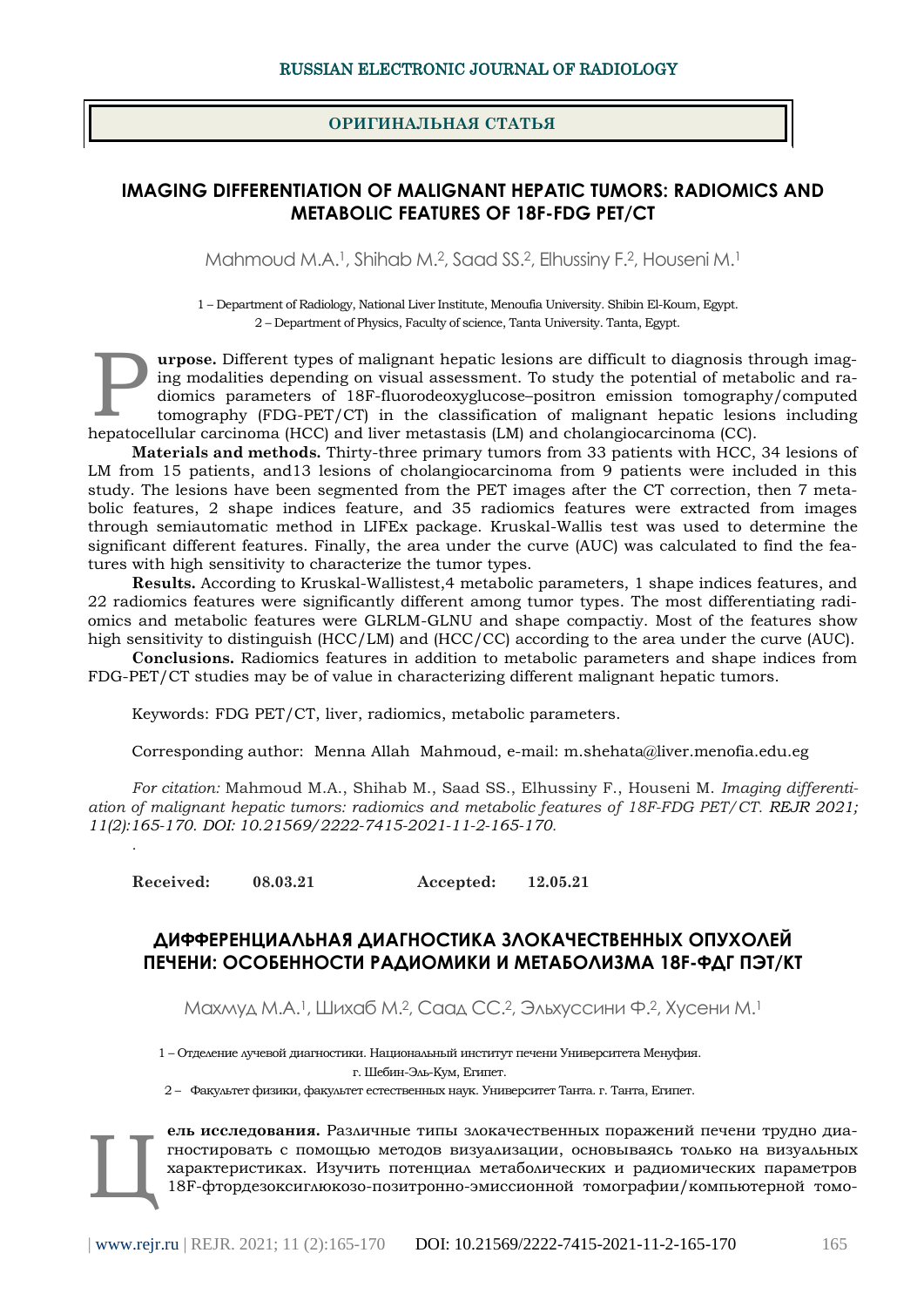#### RUSSIAN ELECTRONIC JOURNAL OF RADIOLOGY

графии (ФДГ-ПЭТ/КТ) в классификации злокачественных поражений печени, вклю-

чая гепатоцеллюлярную карциному (ГЦК) и метастазы в печень (МП), а также холангиокарциному (ХК).

**Материалы и методы.** В исследование были включены тридцать три первичные опухоли у 33 пациентов с ГЦК, 34 поражения МП у 15 пациентов и 13 поражений по типу холангиокарциномы у 9 пациентов. Очаги поражения были сегментированы по ПЭТ-изображениям после КТ-коррекции, затем проведена оценка 7 метаболических признаков, 2 показателей формы и 35 радиомических признаков на изображениях полуавтоматическим методом в пакете LIFEx. Тест Крускала-Уоллиса использовался для определения значимых различий признаков. Площадь под кривой (AUC) была рассчитана для нахождения признаков с высокой чувствительностью, характеризующих типы опухолей.

**Результаты.** По данным теста Крускала-Уоллиса, 4 метаболических параметра, 1 характеристика показателей формы и 22 радиомических признака достоверно различались с учетом типа опухолей. Наиболее значимыми признаками радиомики и метаболическими особенностями были GLRLM-GLNU и shape compacity. Большинство признаков показывают высокую чувствительность к различиям (HCC/LM) и (HCC/CC) в зависимости от площади под кривой (AUC).

**Выводы.** Особенности радиомики вместе с метаболическими параметрами и индексом формы на основании ФДГ-ПЭТ/КТ могут иметь значение при характеристике различных злокачественных опухолей печени.

Ключевые слова: ФДГ ПЭТ/КТ, печень, радиомика, метаболические параметры.

Контактный автор: Махмуд М.А., e-mail: m.shehata@liver.menofia.edu.eg

*Для цитирования: Махмуд М.А., Шихаб М., Саад СС., Эльхуссини Ф., Хусени М. Дифференциальная диагностика злокачественных опухолей печени: особенности радиомики и метаболизма 18F-ФДГ ПЭТ/КТ. REJR 2021; 11(2):165-170. DOI: 10.21569/2222-7415-2021-11-2-165-170.*

**Статья получена: 08.03.21 Статья принята: 12.05.21**

#### **ntroduction.**

Liver cancer consider to be one of the most fatal cancers types worldwide, it may be primary or secondary, the most known primary types are hepatocellular carcinoma (HCC) accounting 70 %[17] and Cholangiocarcinoma (CC) which is the second most known liver primary malignancies with approximately 10%‐25% of all hepatic malignancies[33]. I

Secondary liver cancers including tumors metastatic to the liver are more known than primary cancers. The most common sites of the primary tumors are breast, lung, and colorectal can $cer[1]$ .

Accurate diagnosis of liver cancer is sometimes a hard process especially between HCC and ICC through biomarkers and radiological scans [18],[27].

Liver imaging is also done in patients with a history of cancer as the liver is the most frequently concerned organ by metastases. liver-imaging including ultrasonography (US), computed tomography (CT), magnetic resonance imaging (MRI), and positron emission tomography (PET) ought to incorporate liver lesion characterization as a necessary goal[20].

FDG-PET may detect liver masses with good power in these parathion of benign from malignant lesions and can be used to distinguish various liver masses, although certain lesions may be difficult to diagnose correctly (7,8,9,10).

Radiomics is a new branch that depends on extracting extra data from medical images using advanced quantitative techniques such as texture analysis to enhance cancer diagnosis, treatment planning, and assessment [13]. Recently, radiomics through Various modalities have shown a good impact in liver cancer studies, and some authors use radiomics to characterize different liver cancers:

Zhang et al. (2020) used CT radiomics to differentiate combined hepatocellular and cholangiocarcinoma (CHC) from intrahepatic cholangiocarcinoma (ICC) [32]. Li et al. (2017) studied radiomics through MRI to classify hepatic hemangioma (HH), hepatic metastases (HM), and hepatocellular carcinoma (HCC)[15].

Raman et al. (2015) used Computed tomography texture analysis (CTTA) to classify cases of focal nodular hyperplasia, hepatic adenomas, hepatocellular carcinomas, and cases of normal liver parenchyma using arterial phase scans(13).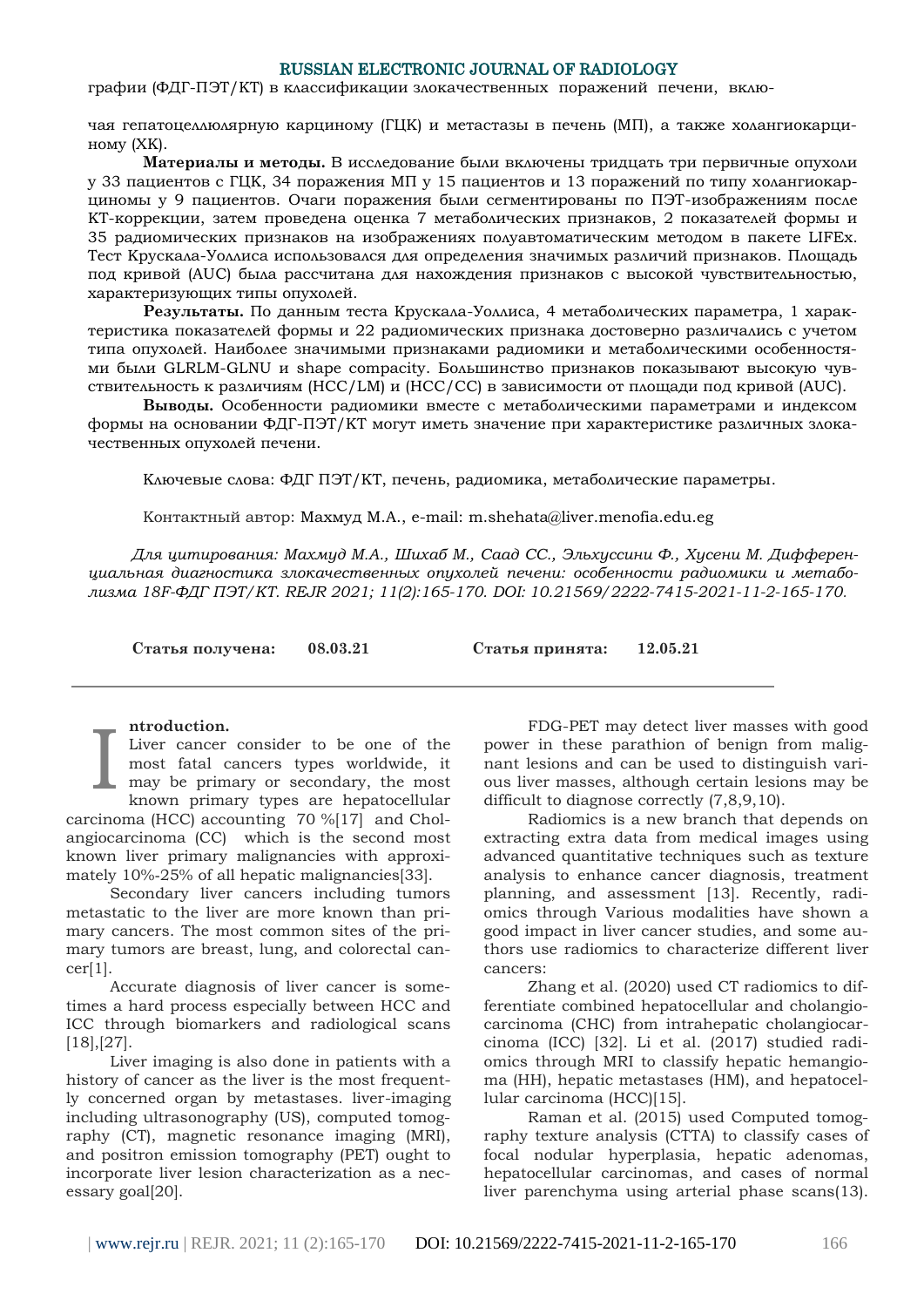Duda et al. (2006) used texture analysis on CT to classify normal liver tissue from HCC and Cholangiocarcinoma [6]. Yoshida et al. (2003) used ultrasound (US) texture analysis to distinguish benign (hemangiomas) from malignant (hepatocellular carcinomas (HCCs) and metastases) focal liver lesions in B-mode ultrasound images[30].

According to our knowledge, this is the first time to differentiate liver tumors using a PET scan. So, the current work aims to use 18 F-FDG-PET/CT radiomics and metabolic parameters to characterize different liver tumors types.

# **Materials and methods.**

Patients.

Thirty-three primary tumors from 33 patients with HCC with (29 males and 4 females with main age= 57.76) , 34 lesions of LM from 15 patients (6 females with breast cancer 3 females and 6 males with colon cancer, with main age = 56.4) and 13 lesions of cholangiocarcinoma from 9 patients (5 males and 4 females, main age =54.08) were included. Patients were referred to our department primarily to investigate the extra-hepatic disease before starting an adequate management plan. The hepatic lesions were diagnosed by histopathology. The study was approved by the institutional review board (IRB), and informed consent was waived.

The PET-CT scans for all patients have occurred at our Institute between January 2016 and April 2018.

## *Imaging facilities*.

The study was carried out using a PET/CT scanner (Siemens Biograph 128\_mCT, Germany). Patients were situated in the PET/CT scanner up to 60 minutes after intravenous injection of FDG. The FDG dose was measured by 0.1 mCi or 3.7 MBq for each Kg based on their weight. A noncontrast CT scan was obtained from the base of the skull to the upper thigh and was used for attenuation correction. The size of the images was 200x200 pixels and the thickness of the slice was 1mm.

# *Imaging processing and analysis*.

Lesions have been segmented from PET scans after CT correction using three- dimensional (3D) semiautomatic process after that thirty-five radiomics parameters, eight metabolic parameters, and two shape indices parameters were obtained using texture analysis of PET images using LIFEx software version 4.0.0 (https://www.lifexsoft.org/) [19]. Imaging interpretation and analysis were performed and revised by a qualified radiologist with experience in reading PET/CT for 15 years. Fig.1 shows the workflow of feature extraction in this study.

## *Metabolic features.*

Metabolic parameters were extracted depending on the standardized uptake value (SUV) which is defined as the tissue concentration of tracer as measured by a PET scanner divided by the activity injected and the body weight [11]. Many parameters related to SUV have been used in this study.

*SUVmax.*

Defined as maximum value of SUV in the area of interest, which is the commonly used SUV clinically.

SUV mean.

*The mean SUV value in the area of interest.*  SUVmin.

*The minimum SUV value in the region of interest.*

SUVstd.

*The standard deviation of SUVin the region of interest.*

Metabolic tumor volume (MTV).

Measures the active volume in ml

Total Lesion Glycolysis (TLG).

The product of SUV mean and MTV [14].

SUVpeak.

Reflects the SUV in a sphere with a volume of 1 mL and is located so that the average value in the volume of interest is maximum.

*Intra tumor heterogeneity SUV(std/mean).*

Using the coefficient of variation (COV), defined as the ratio between the standard deviation of SUV values and the mean SUV value within the delineated MTV value, the 18F-FDG uptake heterogeneity was estimated [8].

*Shape indices features.*

Sphericity and Compacity measure how spherical or compact a Volume of Interest, respectively.

# *Radiomics features.*

Thirty-five radiomics features are studied. Histogram indices derived after determination of bin width, the gray level co-occurrence matrix (GLCM) takes under consideration the arrangements of pairs of voxels to calculate textural indices, the neighborhood gray-level different matrix (NGLDM) corresponds to the distinction of graylevel between one voxel and its twenty-six neighbors in three dimensions. The gray-level run length matrix (GLRLM) provides the scale of consistent runs for every gray-level. The gray-level zone length matrix (GLZLM) provides data on the scale of consistent zones for every gray-level in three dimensions. More details about the radiomics features used in this study can be found at:

(https://lifexsoft.org/index.php/resources/ 19-texture/radiomicfeatures?filter\_tag [0]=)

*Statistical analysis.*

Kruskal-Wallis test was used to obtain the difference between the features included in this study through the three cancer groups in 3D mode. AUC (area under the curve) was obtained from ROC (Receiver Operating Characteristics)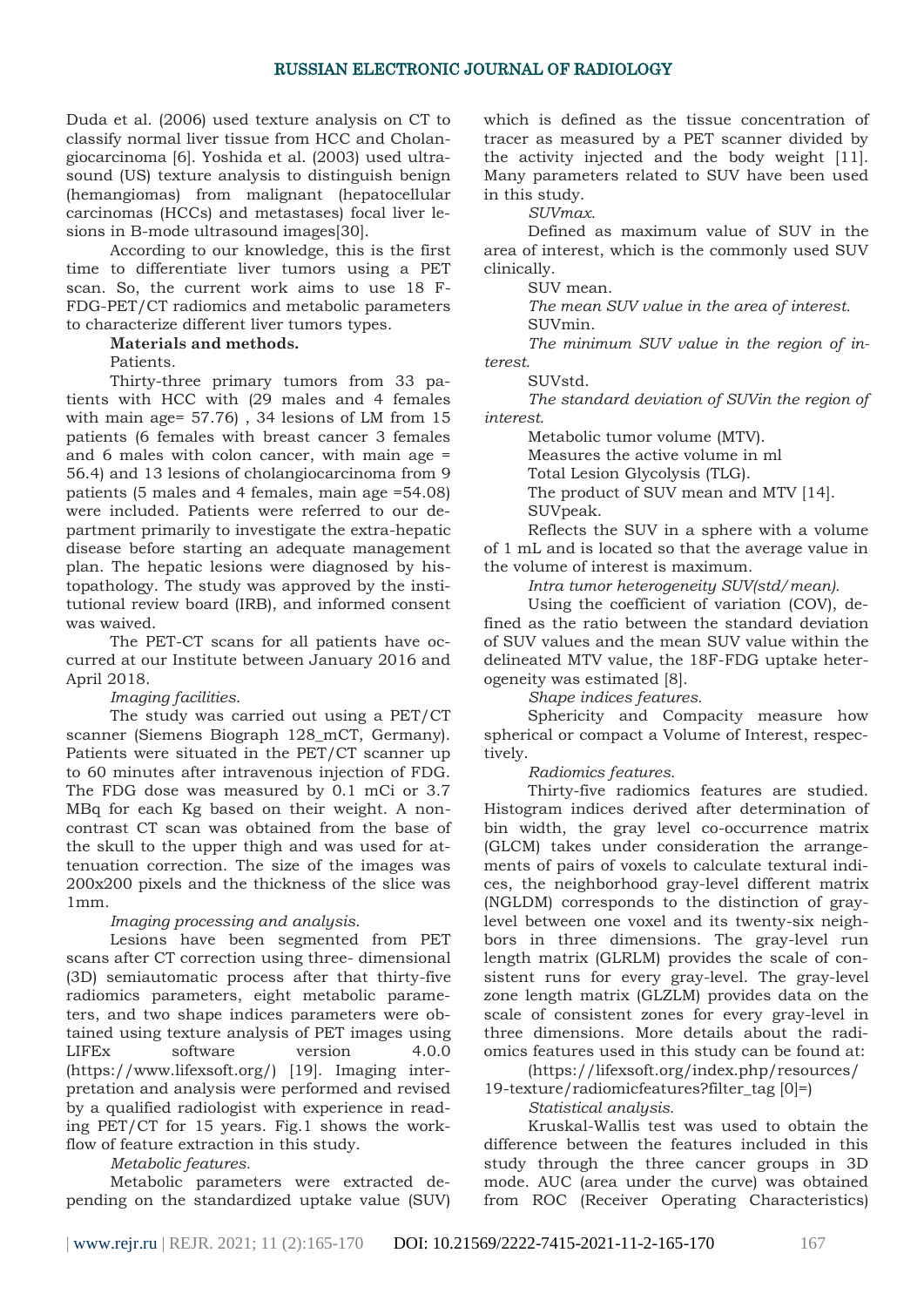curve for the significant parameters. The significance value for the tests was 0.05. The tests operated using IBM-SPSS Statistics package (version 19, SPSS Inc., Chicago, IL, USA).

**Results.**

Kruskal-Wallis test was applied to the features of the three groups as shown in table 1. Regarding the metabolic parameters, 8 features were extracted from PET tumors images and 3 of them were statistically significantly different among the three groups, including SUVmin with H= 29.8 and p <0.0001, TLG 25.8 and p< 0.0001and MTV H=12.51 and p<0.002.

Regarding radiomics features, 22 features from a total of 35 were statistically different, the highest was gray-level non-uniformity for the run  $(GLRLMGLNU)$  with  $H=36.62$  and p <0.0001.From the two shape indices parameters, compacity was highly statistically significant with H value  $=34.54$  and  $p \leq 0.0001$  while sphericity was statistically stable through the 3 groups.

The area under the curve (AUC) was derived from the receiver of characteristics (ROC) curve for the features with significant difference to obtain features that can distinguish between types of cancer, as shown in table 2. Most features were sensitive to classify HCC from LM and HCC from CC but no feature can differentiate between LM and CC. The highest significant radiomics features were GLRLM\_GLNU with AUC = 0.92(95% CI: 0.87–0.98), 0.83(95%CI:0.7-0.96) in HCC/LM and (HCC/CC) respectively and NGLDM-Busyness with AUC = 0.86(95% CI: 0.77–0.95) in case of (HCC/CC) and AUC= 0.86(95%CI:0.74-0.9) in case of (HCC/LM).

Where all features could not differentiate (LM/CC) accurately, most of the features have AUC less than 0.6.

# **Discussion.**

Radiomics may differentiate benign from malignant tumors and can identify primary from secondary cancer in cases with lung [12],[28],[3], brain [31], and breast[10] cancers.

According to the Kruskal-Wallis test, there were 3 metabolic parameters, 22 radiomics features, and one shape indices, with significant differences among different malignant hepatic tumor types. Fig 2,3,4 show display a PET scan for cases of HCC, liver metastasis, and cholangiocarcinoma respectively in PET 3D segmentation and fused images with significant values.Fig.5 shows a box plot of the tumor types in shape compacity and GLRLM\_GLNU. Furthermore, most of GLRLM and GLZLM features were significantly different.

From grey level co-occurrence matrix GLCM and histogram based features only correlation and kurtosis respectively were significantly different, Holli et al.(2010) found only MRI GLCM- features can differentiate breast cancer types using MRI[10], Kreinko et al. (2018) found that histogram based feature scan differentiate histological stages and classify lesions as primary or metastatic, of lung cancer using PET scan [12].

To discover the ability of features to differentiate between each pair of tumors types, the area under the curve (AUC) was derived from the receiver of characteristics (ROC) curve. Most of the features show a high sensitivity to distinguish between (HCC/LM) and (HCC/CC).

Sarioglu1 et al.(2020) founded that GLRLM\_GLNU and NGLDM-Busyness can differentiate pediatric craniofacial rhabdomyosarcoma (RMS) from infantile hemangioma (IH) in MRI images [25] . Palumbo et al. (2020) reported that SUV min, NGLDM-Busyness, and contrast can differentiate between benign and malignant solitary pulmonary nodules using PET images[22].Yang et al. (2019) founded that GLRLM\_GLNU can classify mucinous cystadenoma and serous cystadenoma in CT images [29].

Our et al. (2018) reported that TLG and NGLDM\_Contrast can distinguish between breast lymphoma and breast carcinoma in PET images with AUC higher than 0.7 [21] which agree with our findings.

In our study most features were sensitive to classify HCC from LM and HCC from CC. Duda et al. (2006) reported that first-order features, GLCM, GLRLM features can accurately classify HCC from CC and enhance diagnosis in different multiphase CT images[6]. Duda et al. (2013) reported that first order features, GLCM GLDM can classify HCC and CC from normal tissue and fibrosis[7]. Mala et al. (2007) used GLCM to classify HCC and CC with other liver cancer types in CT images [16].

Some authors reported using radiomics to classify between HCC and LM in different images phases of triphasic CT. Quatrehomme et al. (2013 ) used first order features [23]. Chei et al. (2013) used first order features, GLCM[4]. Where Li et al. (2017) used MRI to differentiate HCC and LM through GLCM and GLRLM [15].

## **Study limitations.**

Limitations of our study may include the relatively small sample size especially in cholangiocarcinoma due its low incidence, and restricted number of features. Our research was taken from a single center and the extension of findings to the other centers would need to validate its reproducibility, which will be extended in our future works?

Another limitation is that the clinical courses of the disease and liver functions have not been compared with Radiomics. However, the focus of that investigation was to enhance the performance of FDG-PET/CT in classification various liver malignancies which gives promising results in this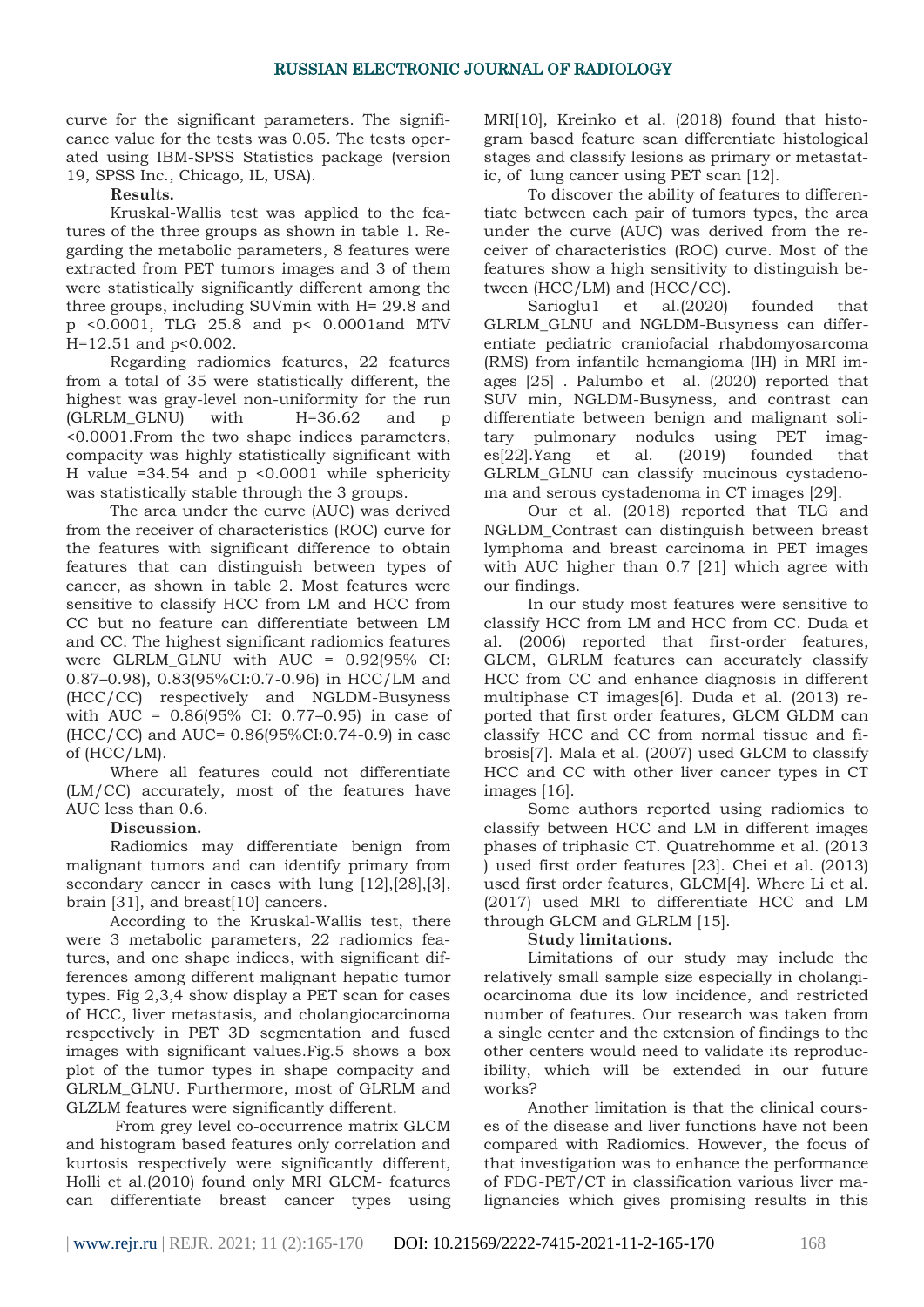point as new tool to enhance liver cancer diagnosis.

#### **Conclusion.**

In conclusion, hepatocellular carcinoma, cholangiocarcinoma, and hepatic metastasis could

be differentiated by utilizing several radiomics fea-

#### **References:**

*1. Ananthakrishnan A., Gogineni V., Saeian K. Epidemiology of Primary and Secondary Liver Cancers. Semin. Intervent. Radiol. 2006; 23 (1): 047–063.*

*2. Böhm B., Voth M., Geoghegan J., Hellfritzsch H., Petrovich A., Scheele J., Gottschild D. Impact of positron emission tomography on strategy in liver resection for primary and secondary liver tumors, 2004.*

*3. Chen C.H., Chang C.K., Tu C.Y., Liao W.C., Wu B.R., Chou K.T., Chiou Y.R., Yang S.N., Zhang G., Huang, T.C.: Radiomic features analysis in computed tomography images of lung nodule classification, (2018)*

*4. Chi Y., Zhou J., Venkatesh S.K., Tian Q., Liu J. Content-based image retrieval of multiphase CT images for focal liver lesion characterization. Med. Phys, 2013. 40 (10).*

*5. Delbeke D., Martin W.H., Sandler M.P., Chapman W.C., Wright J.K., Pinson C.W. Evaluation of benign vs malignant hepatic lesions with positron emission tomography, 1998.*

*6. Duda D., Kretowski M., Bezy-Wendling J. Texture characterization for hepatic tumor recognition in multiphase CT. Biocybern. Biomed. Eng, 2006. 26 (4): 15.*

*7. Duda D., Kretowski M., Bézy-Wendling J. A computer-aided diagnosis of liver tumors based on multi-image texture analysis of contrast-enhanced CT. Selection of the most appropriate texture features. Stud. Logic, Gramm. Rhetor, 2013. 35 (48): 49–70.* 

*8. Hatt M., Cheze-le Rest C., van Baardwijk A., Lambin P., Pradier O., Visvikis D. Impact of Tumor Size and Tracer Uptake Heterogeneity in 18F-FDG PET and CT Non-Small Cell Lung Cancer Tumor Delineation. J. Nucl. Med., 2011. 52 (11): 1690– 1697.*

*9. He Y.X., Guo Q.Y. Clinical applications and advances of positron emission tomography with fluorine-18- fluorodeoxyglucose (18F-FDG) in the diagnosis of liver neoplasms, 2008.*

*10. Holli K., Lääperi A.L., Harrison L., Luukkaala T., Toivonen T., Ryymin P., Dastidar P., Soimakallio S., Eskola H. Characterization of Breast Cancer Types by Texture Analysis of Magnetic Resonance Images. Acad. Radiol, 2010. 17 (2): 135–141.*

*11.Keyes J.W. SUV: standard uptake or silly useless value? J. Nucl. Med, 1995. 36 (10): 1836–1839.*

*12. Kirienko, M., Cozzi, L., Rossi, A., Voulaz, E., Antunovic, L., Fogliata, A., Chiti, A., Sollini, M.: Ability of FDG PET and CT radiomics features to differentiate between primary and metastatic lung lesions. Eur. J. Nucl. Med. Mol. Imaging. 45 (10), 1649– 1660 (2018)*

*13. Lambin P., Rios-velazquez E., Leijenaar R. Radiomics : Extracting more information from medical images using advanced feature analysis. Eur. J. Cancer. 2012. 48 (4): 441–446.*

*14. Larson S.M., Erdi Y., Akhurst T., Mazumdar M., Macapinlac H.A., Finn R.D., Casilla C., Fazzari M., Srivastava N., Yeung H.W.D., Humm J.L., Guillem J., Downey R., Karpeh M., Cohen A.E., Ginsberg R. Tumor treatment response based on visual* 

tures, metabolic parameters, and shape compacity indecencies from FDG-PET/CT. The most sensitive radiomics feature is Gray-Level Non-Uniformity for run (GLRLM\_GLNU). The most sensitive metabolic parameter are TLG, MTV and SU-Vmin.

*and quantitative changes in global tumor glycolysis using PET-FDG imaging. The visual response score and the change in total lesion glycolysis. Clin. Positron Imaging, 1999. 2 (3):59–171.*

*15. Li Z. Mao Y., Huang W., Li H., Zhu J., Li W., Li B. Texturebased classification of different single liver lesion based on SPAIR T2W MRI images. BMC Med. Imaging, 2017. 17 (1).*

*16. Mala K., Sadasivam V. Automatic segmentation and classification of diffused liver diseases using wavelet based texture analysis and neural network. Proc. INDICON 2005 An Int. Conf. IEEE India Counc. 2005. 216–219.*

*17. Massarweh N.N., El-Serag H.B. Epidemiology of Hepatocellular Carcinoma and Intrahepatic Cholangiocarcinoma. Cancer Control, 2017. 24 (3): 1–11.*

*18. Murakami T., Tsurusaki M. Hypervascular benign and malignant liver tumors that require differentiation from hepatocellular carcinoma: Key points of imaging diagnosis, 2014.*

*19. Nioche C., Orlhac F., Boughdad S., Reuze S., Goya-Outi J., Robert C., Pellot-Barakat C., Soussan M., Frouin F. erique Buvat I. Lifex: A freeware for radiomic feature calculation in multimodality imaging to accelerate advances in the characterization of tumor heterogeneity. Cancer Res, 2018. 78 (16): 4786–4789.*

*20. Oliva M.R., Saini S. Liver cancer imaging: Role of CT, MRI, US and PET. Cancer Imaging, 2004. 4: 42–46.*

*21. Ou X., Wang J., Zhou R., Zhu S., Pang F., Zhou Y., Tian R., Ma X. Ability of 18 F-FDG PET/CT radiomic features to distinguish breast carcinoma from breast lymphoma. Contrast Media Mol. Imaging. 2019.*

*22. Palumbo B., Bianconi F., Palumbo I., Fravolini M.L., Minestrini M., Nuvoli S., Stazza M.L., Rondini M., Spanu A. Value of Shape and Texture Features from 18F-FDG PET/CT to Discriminate between Benign and Malignant Solitary Pulmonary Nodules: An Experimental Evaluation. Diagnostics, 2020. 10 (9): 696.*

*23. Quatrehomme A., Millet I., Hoa D., Subsol G., Puech W. Assessing the classification of liver focal lesions by using multiphase computer tomography scans. Lect. Notes Comput. Sci. (including Subser. Lect. Notes Artif. Intell. Lect. Notes Bioinformatics). 7723 LNCS 80–91.*

*24. Raman S.P., Schroeder J.L., Huang P., Chen Y., Coquia S.F., Kawamoto S., Fishman E.K. Preliminary Data Using Computed Tomography Texture Analysis for the Classification of Hypervascular Liver Lesions, http://www.ncbi.nlm.nih.gov/pubmed/25700222%0Ahttp://co*

*ntent.wkhealth.com/linkback/openurl?sid=WKPTLP:landingpag e&an=00004728-900000000-99760, 2015.*

*25. Sarioglu F.C., Sarioglu O., Guleryuz H., Ozer E., Ince D., Olgun H.N. MRI-based texture analysis for differentiating pediatric craniofacial rhabdomyosarcoma from infantile hemangioma. Eur. Radiol. 2020. 30 (10): 5227–5236.*

*26. Tan G.J.S., Berlangieri S.U., Lee S.T., Scott A.M. FDG*